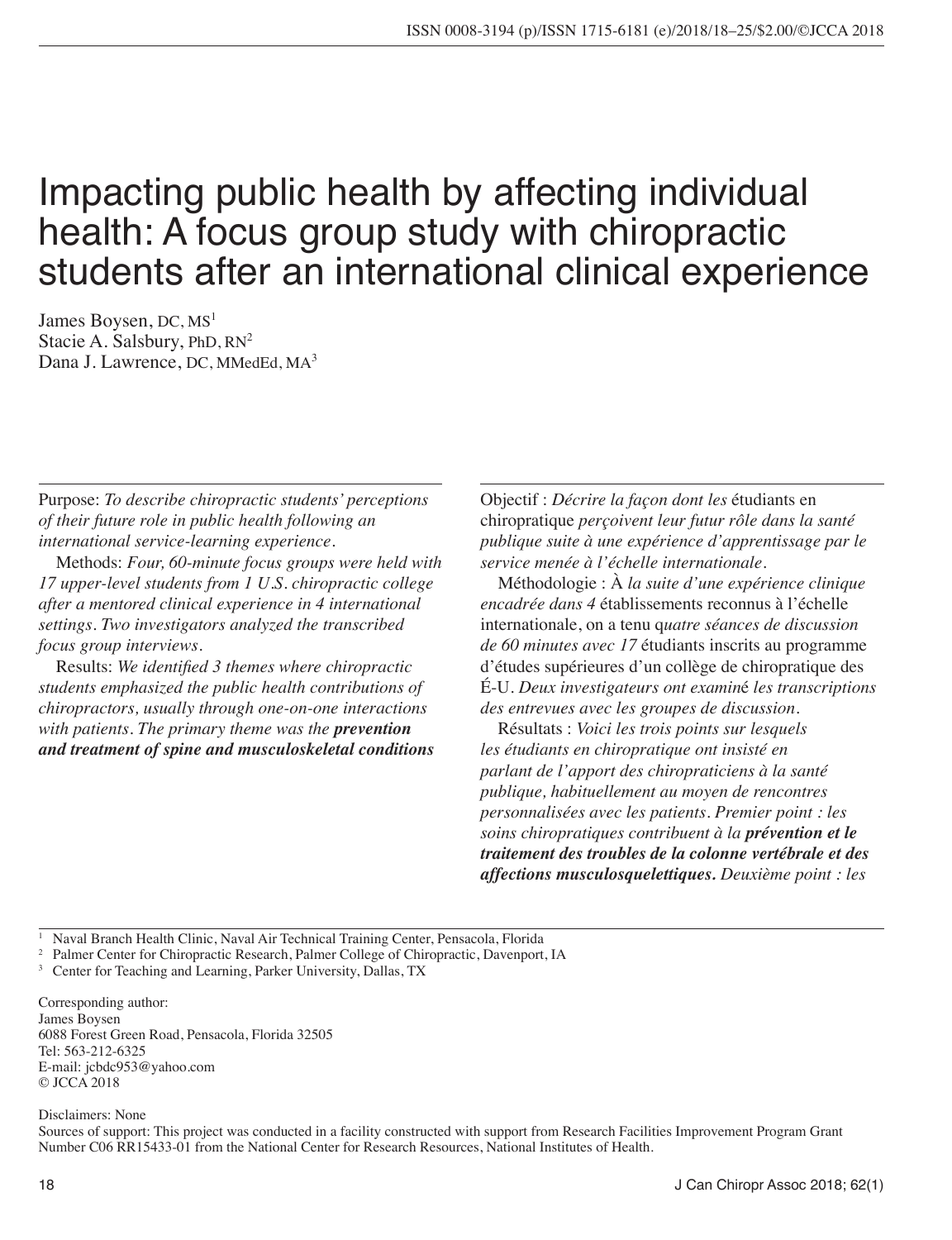*through chiropractic care. Next, chiropractors might improve patients' access to health services through screenings, referrals, and monitoring acute and chronic conditions. Lastly, patient education could help patients manage spinal health and make lifestyle modifications.*

Conclusion: *Incorporating service learning strategies within chiropractic curriculum may increase student awareness and participation in public health activities.* 

*chiropraticiens facilitent l'accès aux services de santé en faisant des dépistages, en dirigeant des patients vers des ressources appropriées et en surveillant les troubles aigus et chroniques. Enfin, le troisième point* : *l'information au patient peut l'aider à prendre en charge sa santé vertébrale et à modifier son mode de vie.*

Conclusion : *L'intégration de stratégies d'apprentissage par le service au programme d'études en chiropratique peut permettre de mieux sensibiliser l'étudiant et d'accroître sa participation à des activités de santé publique.* 

## (JCCA. 2018;62(1):18-25)

key words: chiropractic; public health; focus group; education

#### (JCCA. 2018;62(1):18-25)

mots-clés : chiropratique; santé publique; groupe de discussion; information

### Introduction

Professional identity formation is the process through which a student transforms into a practitioner by the internalization of professional values, beliefs, and obligations.1,2 Medical professionals recognize that developing an identity as a physician is as important for student growth as gaining knowledge and mastering clinical skills.<sup>3</sup> The formation of a professional identity within chiropractic is less well-understood, particularly as it relates to aspects of the practitioner role beyond the delivery of chiropractic techniques. One such area of professional identity formation for chiropractors is in our developing role as public health advocates.<sup>4,5</sup>

Public health is defined as "the science and art of promoting health, preventing disease, and prolonging life through the organized efforts of society"6 . Doctors of chiropractic (DCs) are encouraged to engage in public health initiatives.<sup>4,5,7</sup> However, DCs and chiropractic students alike demonstrate a limited awareness of the public health concerns faced by patients.<sup>8-10</sup> While chiropractic accrediting bodies specify public health competencies<sup>11</sup>, the impact of didactic coursework on students' attitudes toward and engagement in public health work is not well understood $12$ .

Derby and colleagues<sup>13</sup> noted that participation in an international service learning experience (SLE) contrib-

uted to the development of a professional identity as a DC for some students, but it is unclear whether such training may also influence students' perceptions of themselves as public health advocates. Our previous survey showed differences in the intention to provide counseling on public health topics between chiropractic students who did or did not participate in a SLE, but did not assess the students' development of a professional identity that includes a public health perspective.14 The purpose of this follow-up study was to explore the perceptions of chiropractic students toward their future role in public health following participation in an international SLE.

#### Methods

We have described the research methods for this project elsewhere.15 Briefly, focus group methodology allowed for multiple interviews, with participants who were knowledgeable about their personal views of the SLE, and in a time-efficient manner.<sup>16</sup> The collegiate Institutional Review Board approved this study (IRB Assurance # X2012-9-14-B). All participants signed a written informed consent document.

#### *Study context*

At the time of this study, chiropractic students from the 3 Palmer College of Chiropractic campuses (Davenport,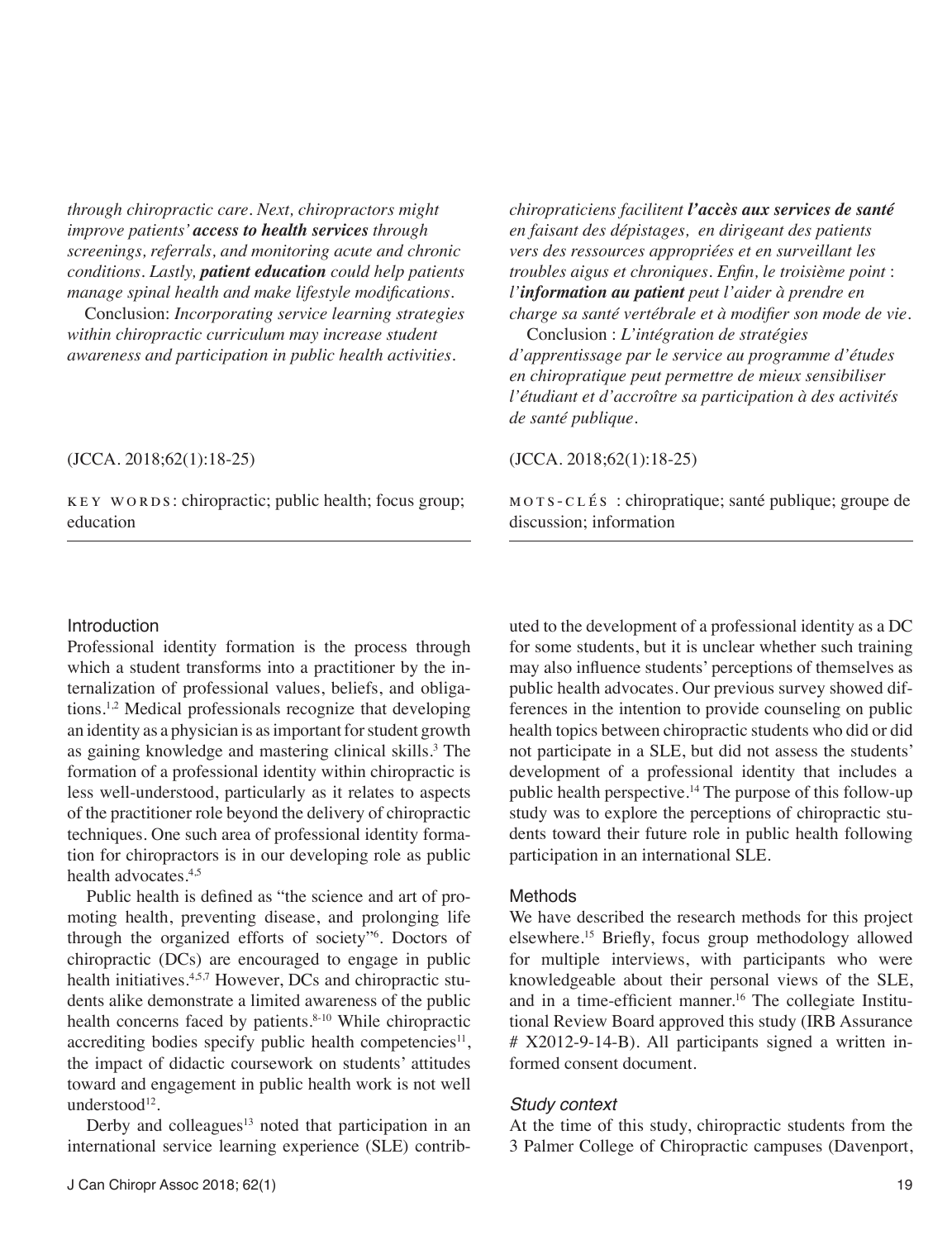| Table 1.                        |
|---------------------------------|
| Focus group interview schedule. |

| <b>Opening question:</b><br>Please tell us who you are, where you went and how you decided to go on Clinic<br>Abroad.                           |
|-------------------------------------------------------------------------------------------------------------------------------------------------|
| <b>Key questions:</b>                                                                                                                           |
| 1. How do you define public health?                                                                                                             |
| As far as public health, what experiences during Clinic Abroad will help you<br>2.<br>keep people well as a chiropractor?                       |
| a. Probing questions:                                                                                                                           |
| Tell me about a time when you felt a patient needed to be screened for<br>$\mathbf{1}$ .<br>something other than a back, neck or joint problem? |
| ii. Thinking about your trip, what else besides the adjustment do you feel<br>someone needed for their health?                                  |
| iii. What experiences about Clinic Abroad will change the way you screen<br>people for health problems?                                         |
| 3. It has been said that chiropractors are in a good position to improve public                                                                 |
| health. Can you describe how your trip may have altered your idea of public<br>health?                                                          |
| How would you change Clinic Abroad to increase public health attitudes?<br>4.                                                                   |
| <b>Ending questions:</b><br>(Summarize interactions)<br>Is this an accurate summary of what we talked about? Have we missed anything?           |

West and Florida) could enroll in an optional SLE to provide chiropractic care to underserved populations in international settings under the mentorship and supervision of volunteer faculty.13,14 Students self-financed their trips and earned clinical credits for graduation by providing patient care. SLEs lasted 12-20 days, varied by locale, used chiropractic equipment donated by the college, and were attended by 70-100 students annually. Students in this study travelled to 4 international sites [Fiji  $(n=5)$ , Vietnam  $(n=1)$ , Honduras  $(n=4)$ , and India  $(n=7)$ ] and reported delivering chiropractic services to a mean number of 113 patients of all age categories, in settings such as hospitals, clinics, commuity buildings, and schools<sup>15</sup>.

## *Participants*

We recruited a purposive sample of current students who completed a SLE in June 2011 or June 2012. Eligible participants included students of all genders and ethnicities who had travelled to any SLE location and who willing to participate in an audiorecorded group interview about their experiences in the program. The study was limited to students from the Davenport campus as the face-to-face focus groups were held in person, precluding enrollment

from the other campuses. The principal investigator (JCB) recruited 9<sup>th</sup> trimester students from 2 didactic courses, while  $10<sup>th</sup>$  trimester students were recruited from among clinic interns at the academic health center. Approximately 25-30 students expressed interest in the study, with 17 students showing up to their scheduled sessions to participate. Participant demographics largely represented that of the college population with a mean age of 29.1 years, 59% male, 82% white, and 12% Hispanic.

## *Data collection*

The focus group interview schedule is presented in Table 1. The questions were informed by our previous survey $14$ and a review of the literature on SLEs in the health sciences. We sought to understand how the SLE impacted student perceptions of the role of chiropractic in public health. Questions were refined through iterative feedback from both research staff and clinical faculty who participated in mock focus groups to assess the understandability of the questions and from chiropractic students who had participated in previous service-learning trips, who reviewed the questions to assess face validity.

Data collection included standard focus group tech-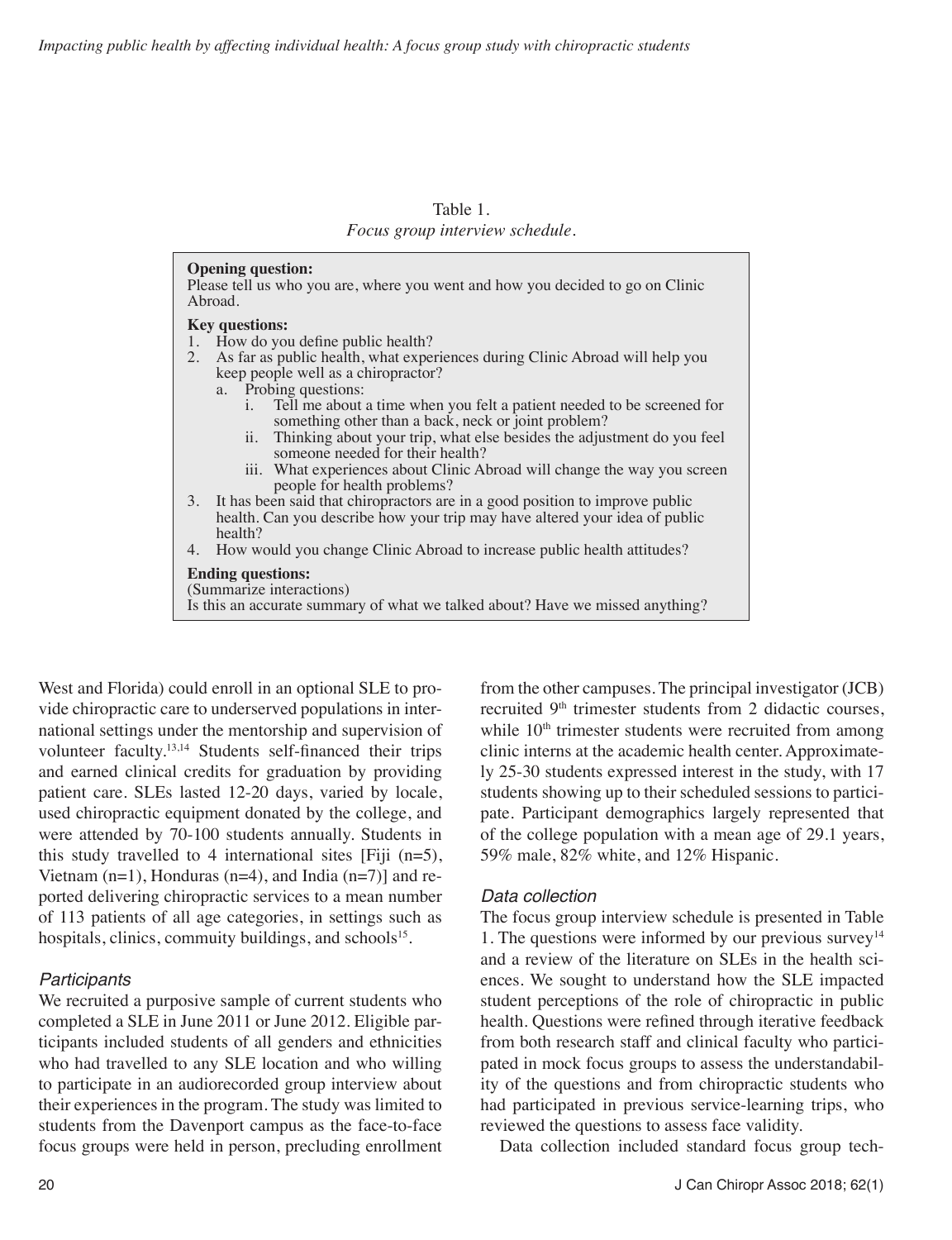niques.16 We conducted 4 focus groups that included 60-minute structured conversations with 4 and 5 participants per group for students from 2011 and 3 and 5 participants per group for students from 2012. Sessions were held in a private conference room between morning classes as the most convenient time and location for students. Moderators completed an informed consent process with each student which stated participation was voluntary and students could skip any question or discontinue participation at any time. Participants also completed a de-identified demographic survey.

As the students were classmates known to one another, the importance of keeping each other's responses confidential was discussed as a group before the session and verbally agreed to by all participants. The moderator (JCB) led the discussion while the assistant moderator (SAS) took notes in which participants were identified by trip location, gender and seat position, but not by name or other personal identifier. Question order was not strictly followed, such as when topics were discussed earlier in the session. Sessions were documented on 2 digital audio recorders with anonymized, verbatim transcriptions completed by a professional transcriptionist not associated with the college. Participants received no financial compensation but were offered light snacks and donated college-related gifts (cost less than \$10) in appreciation of their time.

#### *Data analysis*

Demographic data were analyzed with descriptive statistics. We used a modified classical approach to focus group analysis.16 The data analysts included the principal investigator (JCB), a DC who was completing this study as a practicum project for a clinical research master's degree program, and a doctorally-prepared qualitative researcher (SAS) who had extensive experience in conducting focus group studies. The data analysts independently read each transcript as electronic documents and coded key passages and representative quotes using unique text colors.<sup>16</sup> The lack of previous research on this topic precluded the use of an a priori coding template, so the "editing style" of qualitative data analysis was used.17 This process involved the analysts independently highlighting passages of the participants' words that stood out as meaningful, affixing preliminary codes to those passages based on the participants' discussion, and then coming together to



*Key themes in chiropractic advocacy in public health.*

review jointly each coded transcript. The analysts would identify any areas of incongruity in their coding and discuss our differences until consensus was achieved.17 Data analysis continued iteratively through each transcript, with continued consolidation of the coding framework toward a global analysis that identified the major themes presented here as findings.<sup>16,17</sup> Verbatim quotes are identified in the results by the gender and trip location of the participant (e.g., Male – India).

#### **Results**

Our results first describe the challenges participants had in articulating a public health advocacy role for the chiropractic profession. We identify 3 themes where chiropractic students thought DCs might best impact public health: preventing and treating spine and musculoskeletal conditions, providing access to health services, and offering patient education (see Figure 1).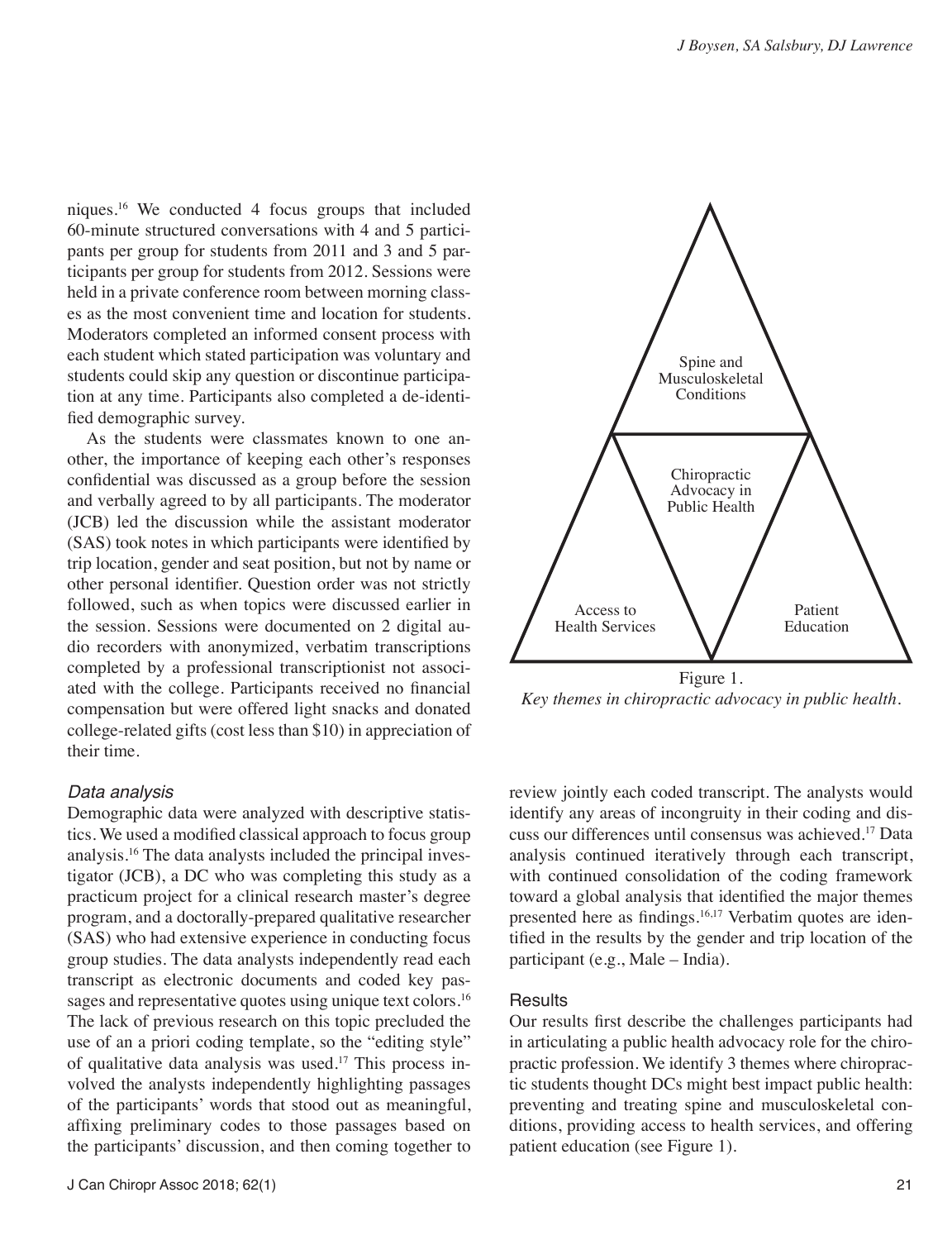## *Defining a public health role for chiropractic*

Participants offered equivocating comments in their attempts to define public health (*I guess, I don't know,* Female – Fiji; *I don't know how to put it,* Male – Fiji; *I don't know how to describe it,* Female – Honduras). Others viewed the professions of chiropractic and public health as separate entities with differing priorities:

*I don't really think of public health having much of anything to really do with MDs, DOs, and DCs. I think we're healthcare and it's a little bit different*. (Male – India)

However, student awareness of public health issues were raised during the SLE through direct observations of health disparities between patients in the U.S. and the host countries:

*Public health to me includes the healthcare system, but also hygiene and sanitation, which were vastly different in the countries we were in versus America*. (Male – India)

*I didn't expect to see kids with decaying teeth.* (Female – Fiji).

While some students stated that DCs might participate in international or community-level public health initiatives, most agreed that their primary professional contributions to public health would come from providing chiropractic care to individual patients:

*We can affect public health by affecting individual health... Organizations have started to make large pushes in public education but, for the most part, chiropractors as individuals stand to make a difference in our immediate patient load and helping those patients to change on their health.* (Male – India)

# *Preventing and treating spine and musculoskeletal conditions*

Participants expressed enthusiasm for the role that DCs might play in the prevention and treatment of spine and musculoskeletal conditions. Some hypothesized that the unavailability of chiropractic care in their host countries may have worsened the back conditions of these patients:

*I just put a little click in your spine, but extrapolate that 20 years down the road, you made a big difference. You just don't necessarily get to see it. But we saw the lack thereof I think.* (Male – Honduras)

Students thought DCs could help patients prevent back problems by recommending lifestyle modifications such as proper lifting, weight management, and physical fitness:

*Educate him on how to bend... and hopefully won't have back pain in the future...* (Female – Honduras)

In addition, chiropractors might also improve public health by addressing the chronic back conditions of their patients:

*If we can educate and keep them well-adjusted and inspire them to good health in the earlier years so that they aren't so debilitated... We know the ramifications of just subluxations and musculoskeletal problems. If we can help them early on with good posture, good stability... all these big problems that keep them so down (later in life), (these problems) won't even exist*. (Male – Honduras)

## *Access to health services*

Exposure to different healthcare settings during the SLE allowed students to serve patients both as a chiropractor addressing their spinal health and as an interdisciplinary team member. Students reflected that they could impact public health by providing access to general healthcare services in addition to spine care for patients with limited financial resources. The student who made the following comment had several heads nodding in agreement:

*If this person comes in and I'm the more affordable option and I can tell them for sure, you need to go to this person, then... you're helping healthcare in general... I never really had that view.* (Male – India)

Many students recognized the public health significance of monitoring their patients' new and existing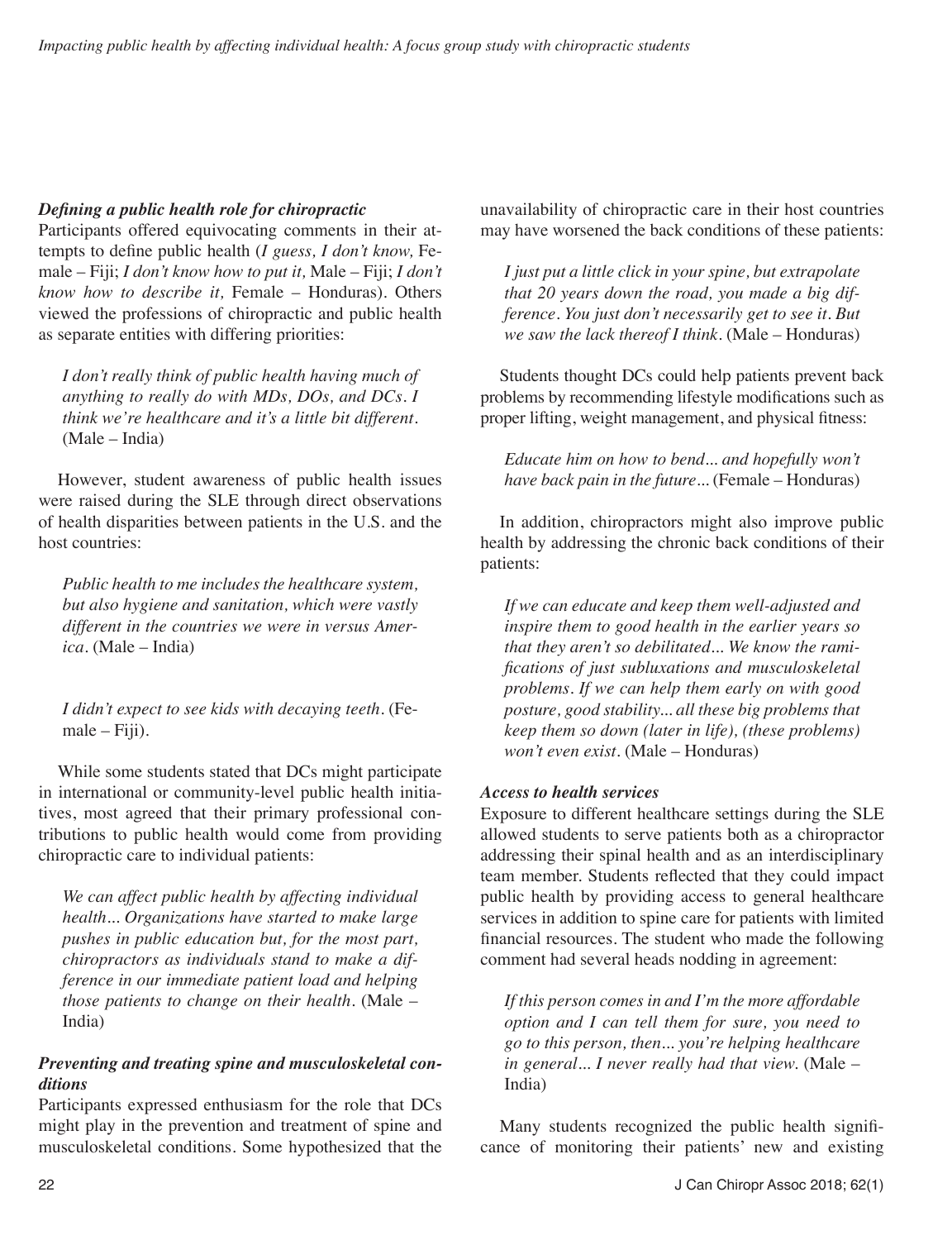health problems. Through the communication challenges in these international settings, many students realized they should take comprehensive health histories, in addition to spine-focused evaluations, to screen their own patients for common conditions and potential "red flags" no matter how healthy a patient might appear:

*You had to ask questions, because you're thinking, "Okay. Do you need to refer them somewhere... because they're having chest pain?" But it ended up being GERD. So history... is very important.* (Female – Honduras)

#### *Patient education*

Students identified such activities as serving as hospital staff, providing health talks or podcasts, and joining panel discussions on health topics as ways chiropractors could contribute to the public health of their communities. However, most thought DCs could best impact public health through one-on-one consultations and patient education on individualized health topics:

*If you spend an extra two minutes with that patient, look them in the eye, build that trust with them, then when you say, "I want you to lose ten pounds. It's going to help your back pain" I think they're going to be more willing to listen to you.* (Female – Vietnam)

The SLE sparked an interest in how patient education might occur with in community settings like the schools and fire stations where they provided care abroad. One student noted that a video playing in waiting rooms could inform patients about chiropractic care, how to prepare for an adjustment or other health topics (Male-India). Others commented that many patients had similar jobs (e.g., farming) and might benefit from group learning on occupational topics and through the use of visual aids:

*They were taught to bend over that way (from the waist) from the field work that they did, so they didn't know any better. We had a dry spine there, and I showed them what they're doing to themselves and if they could bend at the knees, what the spine does then, and this would help. They loved it.* (Male – Fiji)

#### **Discussion**

This focus group study explored how engagement in an international SLE influenced chiropractic student perceptions on their future role as public health advocates. Previous research with chiropractic students who went on similar SLEs found an enhanced professional identity as doctors of chiropractic<sup>13</sup> and an expanded view of services chiropractors might provide toward disease prevention and public health $14$ . The students who participated in this focus group study explored the possible contributions the chiropractic profession might make as advocates of public health. Students emphasized the practitioner role of prevention and treatment of spinal conditions of individual patients. However, insights gained through the SLE included opportunities to expand patient access to healthcare services and to offer community- or population-based educational programs to patients and other healthcare providers.

The key themes identified in this study (Figure 1) align with 3 public health initiatives of *Healthy People 2020* that are relevant to the chiropractic profession: impacting arthritis, osteoporosis and chronic back conditions; improving access to health services; and providing education and community-based programs.18 Our findings also echo recommendations that doctors of chiropractic lead efforts to address public health through the early assessment, prevention and treatment of musculoskeletal disorders.4,19,20 Problematically, many chiropractors are not familiar with national public health initiatives $21$ which may signal a need for increased exposure to public health concepts during chiropractic education<sup>12</sup>. Evans and associates found that education programs to increase health promotion within a chiropractic teaching clinic are effective.22 Our previous survey found significant differences in chiropractic students who completed a SLE with those who did not in their opinions on whether chiropractors should provide counseling services on public health topics.14 Our current findings suggest that service learning also may at least increase student recognition of health promotion opportunities with their patients. However, research from other healthcare disciplines reveals students who are involved in public health activities during their education may or may not model this behavior after graduation.23,24 More research is needed to understand how chiropractic education can increase public health involvement and advocacy of its future doctors.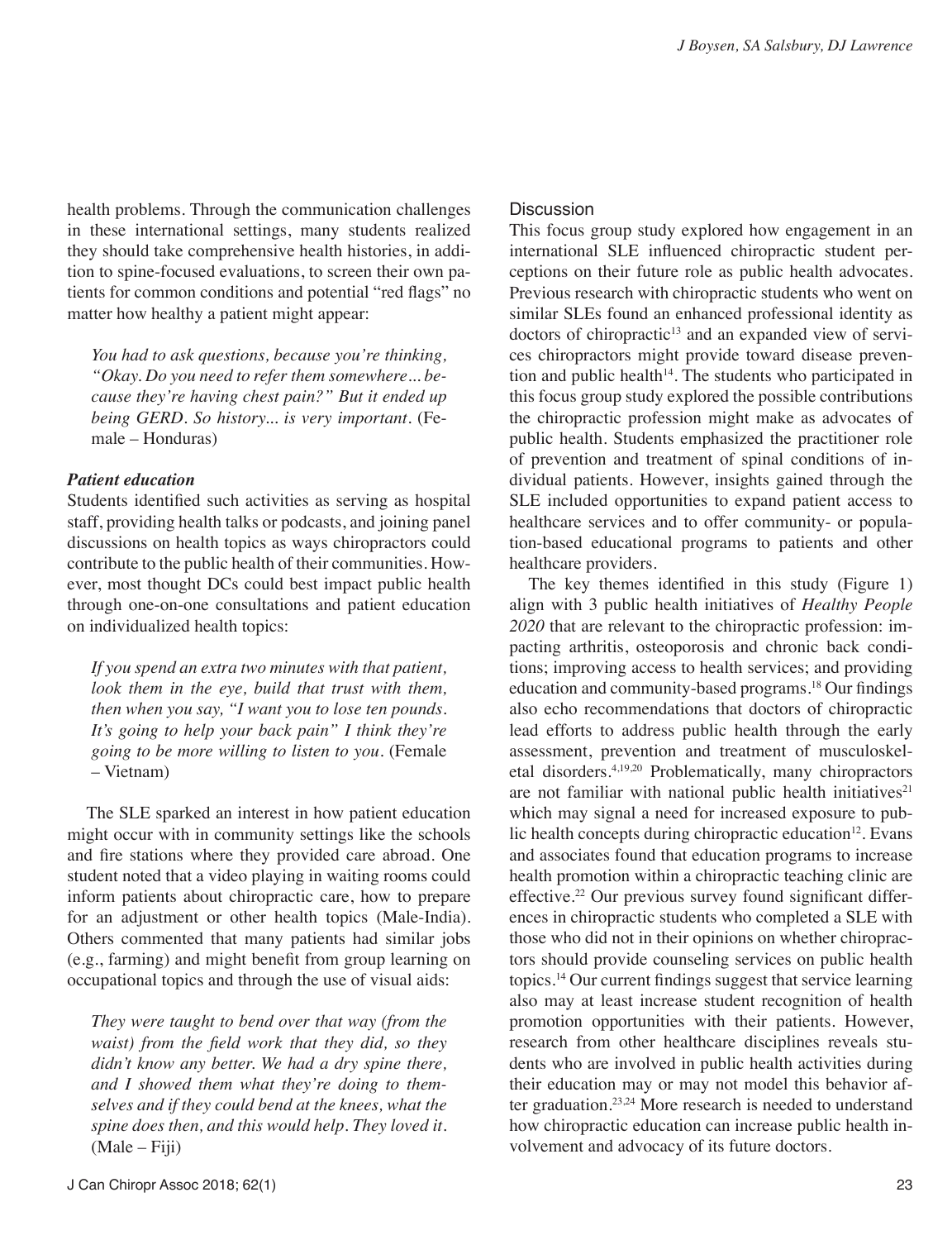Koh and colleagues advocated for interdisciplinary opportunities in public health, yet little is known about developing this perspective within chiropractic education.25 Even though the chiropractic students who participated in these focus groups spoke readily about how their trip experiences gave them the opportunity to develop a scope of practice, collaborate within the local healthcare system, and provide chiropractic care with patients of all ages in varied settings, they did not identify initiating these activities outside of their future office setting unless probing questions were employed. Investigating pragmatic models of interdisciplinary collaboration in chiropractic education may prove fruitful to increase future public health involvement.

## Limitations

One limitation of focus group methodology is the potential influence of the moderator and participants on the discussions.<sup>16</sup> The moderating team worked together to offer all participants the opportunity to speak in session, reviewed main topics with participants at the end of the sessions to assess our understanding of meaning, and achieved consensus on the main themes presented here. Recruitment was another challenge, as many potential participants were unable to attend the groups due to course schedules and clinic duties. Other chiropractic students may hold different opinions about the role of chiropractors in public health.

## **Conclusions**

Chiropractic students involved in an international service learning experience identified 3 themes for their future engagement in public health activities:

- 1) preventing and treating spine and musculoskeletal conditions,
- 2) providing access to health services, and
- 3) offering patient education. Incorporating service learning strategies within chiropractic curriculum may increase student awareness and participation in public health activities.

## Acknowledgments

We wish to thank Cheryl Hawk, DC, PhD and Dustin Derby, EdD for their involvement and contributions during the development of this study and their critique of the initial findings.

## References

- 1. Holden M, Buck E, Clark M, Szauter K, Trumble J. Professional identity formation in medical education: the convergence of multiple domains. HEC Forum. 2012; 24(4): 245-255.
- 2. Cruess RL, Cruess SR, Boudreau JD, Snell L, Steinert Y. Reframing medical education to support professional identity formation. Acad Med. 2014; 89(11): 1446-1451.
- 3. Wilson I, Cowin LS, Johnson M, Young H. Professional identity in medical students: pedagogical challenges to medical education. Teach Learn Med. 2013; 25(4): 369- 373.
- 4. Hawk C, Schneider M, Evans MW, Redwood D. Consensus process to develop a best-practice document on the role of chiropractic care in health promotion, disease prevention, and wellness. J Manipulative Physiol Ther. 2012; 35(7): 556-567.
- 5. Johnson C, Green BN. Public health, wellness, prevention, and health promotion: considering the role of chiropractic and determinants of health. J Manipulative Physiol Ther. 2009; 32(6): 405-412.
- 6. Nutbeam D. Health Promotion Glossary. Health Promotion Intl. 1998; 13(4): 349-364.
- 7. Evans MW, Jr., Williams RD, Perko M. Public health advocacy and chiropractic: a guide to helping your community reach its health objectives. J Chiropr Med. 2008; 7(2): 71-77.
- 8. Rose KA, Ayad S. Factors associated with changes in knowledge and attitude towards public health concepts among chiropractic college students enrolled in a community health class. J Chiropr Educ. 2008; 22(2): 127-137.
- 9. Grand S, Morehouse-Grand K, Carter S. Chiropractic intern attitudes, beliefs, and future practice intentions with regard to health promotion, wellness, and preventive services. J Chiropr Educ. 2016; 30(2): 152-157.
- 10. Evans Jr MW, Ndetan H, Williams Jr RD. Intentions of chiropractic interns regarding use of health promotion in practice: applying theory of reasoned action to identify attitudes, beliefs, and influencing factors. J Chiropr Educ. 2009; 23(1): 17-27.
- 11. Brett J, Brimhall J, Healey D, Pfeifer J, Prenguber M. Competencies for public health and interprofessional education in accreditation standards of complementary and alternative medicine disciplines. Explore. 2013; 9(5): 314-320.
- 12. Borody C, Till H. Curriculum reform in a public health course at a chiropractic college: are we making progress toward improving clinical relevance? J Chiropr Educ. 2007; 21(1): 20-27.
- 13. Derby D, Everetts A. Transformations abroad: transformative learning captured within a chiropractic humanitarian program. Top Integr Health Care. 2015; 6(3) 6.3003.